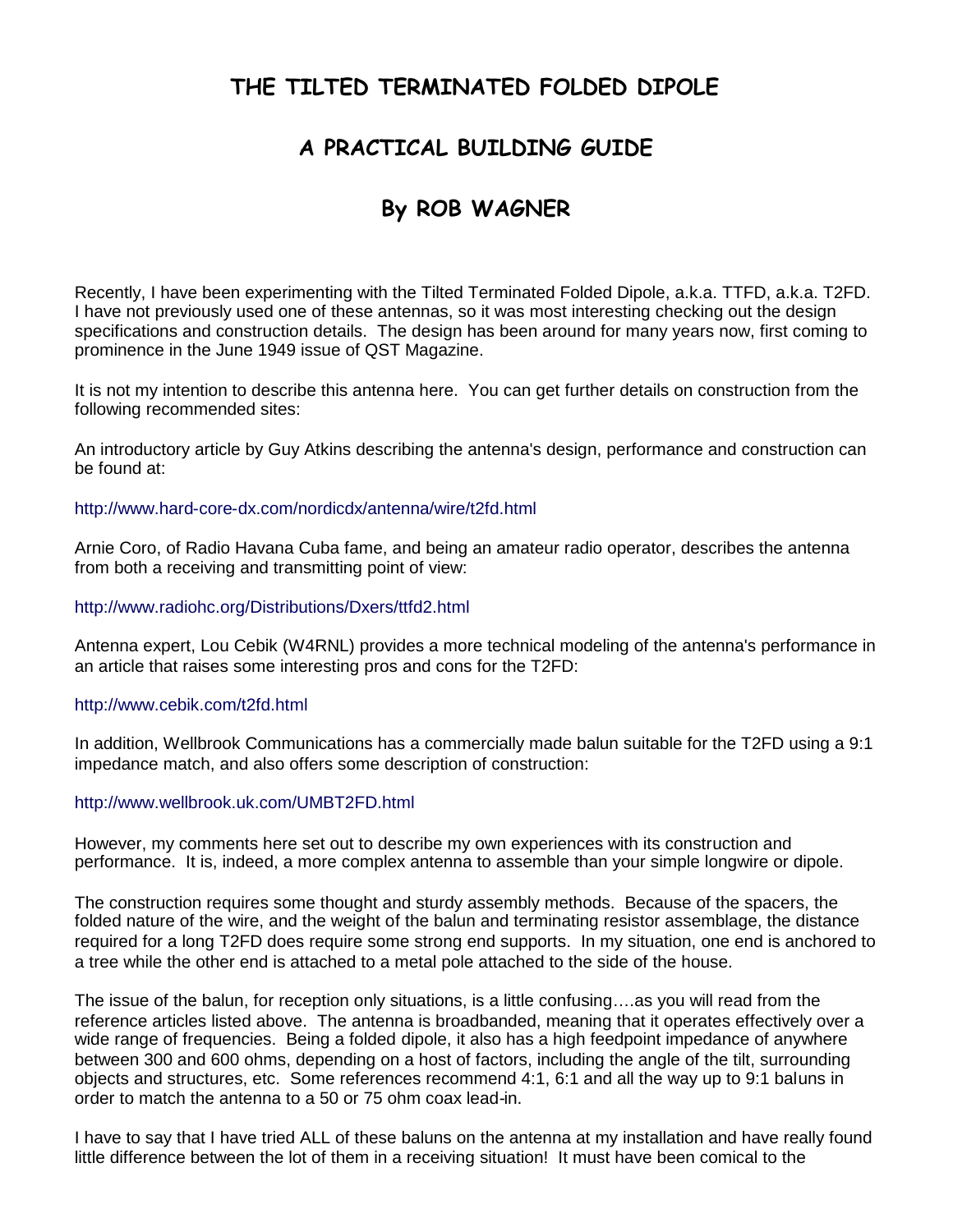neighbours to see me jumping up and down the ladder, swapping baluns, and then running inside to the receiver to compare signal strenghts!

However…….(there's ALWAYS an "however"), if I was using this antenna for transmitting purposes on the ham bands, I'd be far more fussy about matching the antenna and lead-in through a balun. The choice of a balun would be more critical for transmitting purposes.

Oh,………and one other point. I do use the T2FD through an antenna tuning unit. It's a good idea to do this in order to increase the broadband characteristics and usability of the antenna.

However……..(there's THAT word again!), being a broadband signal gatherer, I have found the T2FD to also be very good at picking up man-made electrical noise. My antenna is cut to "theoretically" operate from 4.8 mHz upwards. Yet, while it is great at increasing signal strength on signal metres, it also picks up a huge amount of suburban hash on that band. Perhaps set in a quieter, rural location the antenna would probably provide a much better signal-to-noise ratio. Interestingly, my 20 metre band inverted-Vee dipole is often a better antenna for the 60 metre band, because while the signals picked up are weaker, the noise is also much weaker. So, I end up getting a better signal-to-noise-ratio out of the dipole on that band.

Also interesting is the fact that the T2FD is a great antenna on 49 metres at my location. It is most effective in boosting signals while keeping the noise under control on that band. I'm not sure why it is better at handling the noise on that band than 60 metres. Overall, the antenna appears to work well all the way up to 10 mHz.

Some of the articles listed above mention spreaders of made of wood or bamboo. I have gone for smalldiameter PVC pipe, and find this a light and effective alternative. Keeping the weight of the antenna down is important for large low-frequency versions of the T2FD.



I have also used homemade wire clips to keep each spreader in place. This, plus threading the wire through only one side of the spreader seems to keep it from moving along the wire.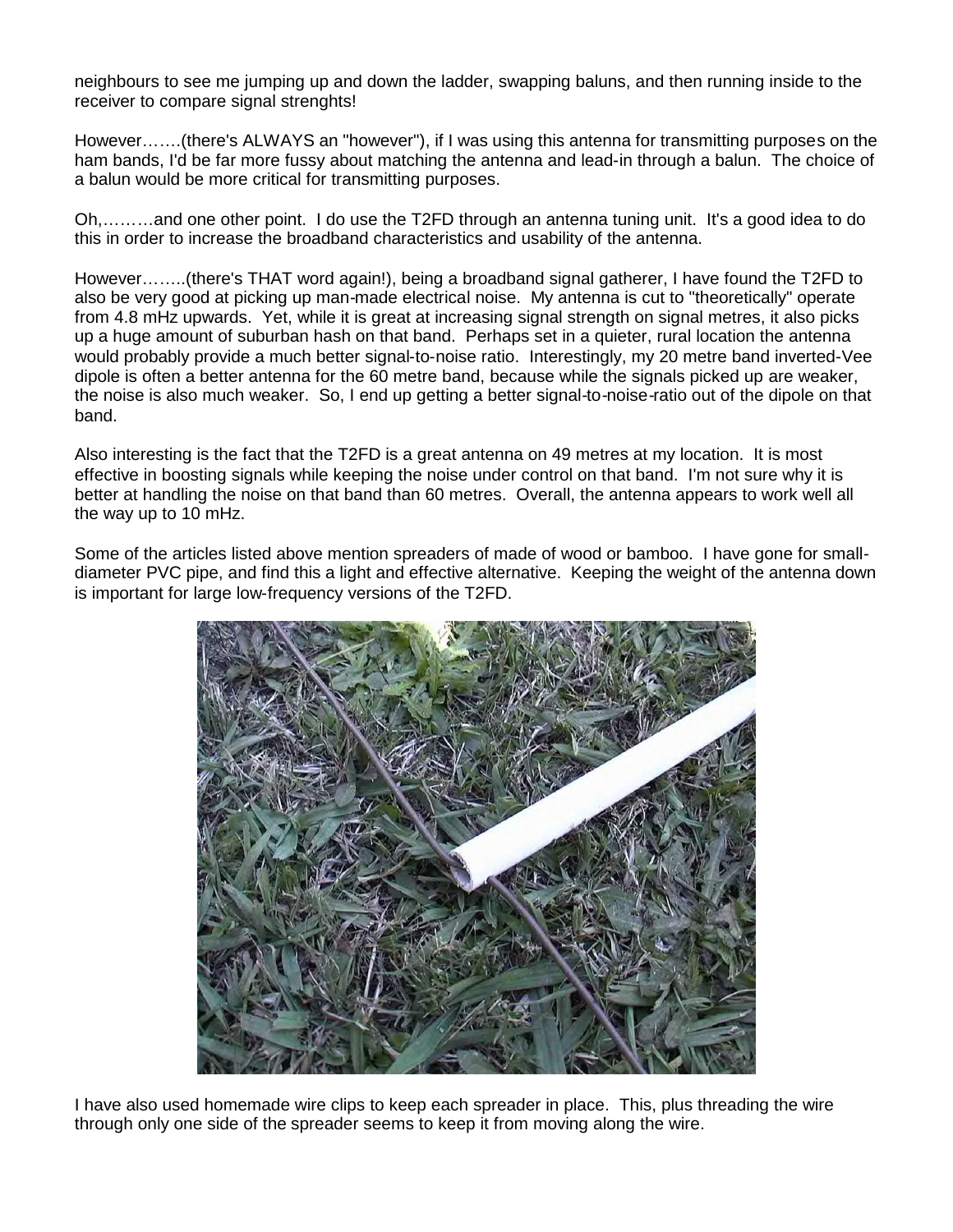

The balun pictured here is a 4:1 type. The outside of the plastic box is heavily coated with silicone compound to prevent the entry of moisture. I then attached it to a wooden block that takes the considerable strain from the wires. I have then wrapped the whole shebang in electrical tape……probably "overkill"…but ohh well!

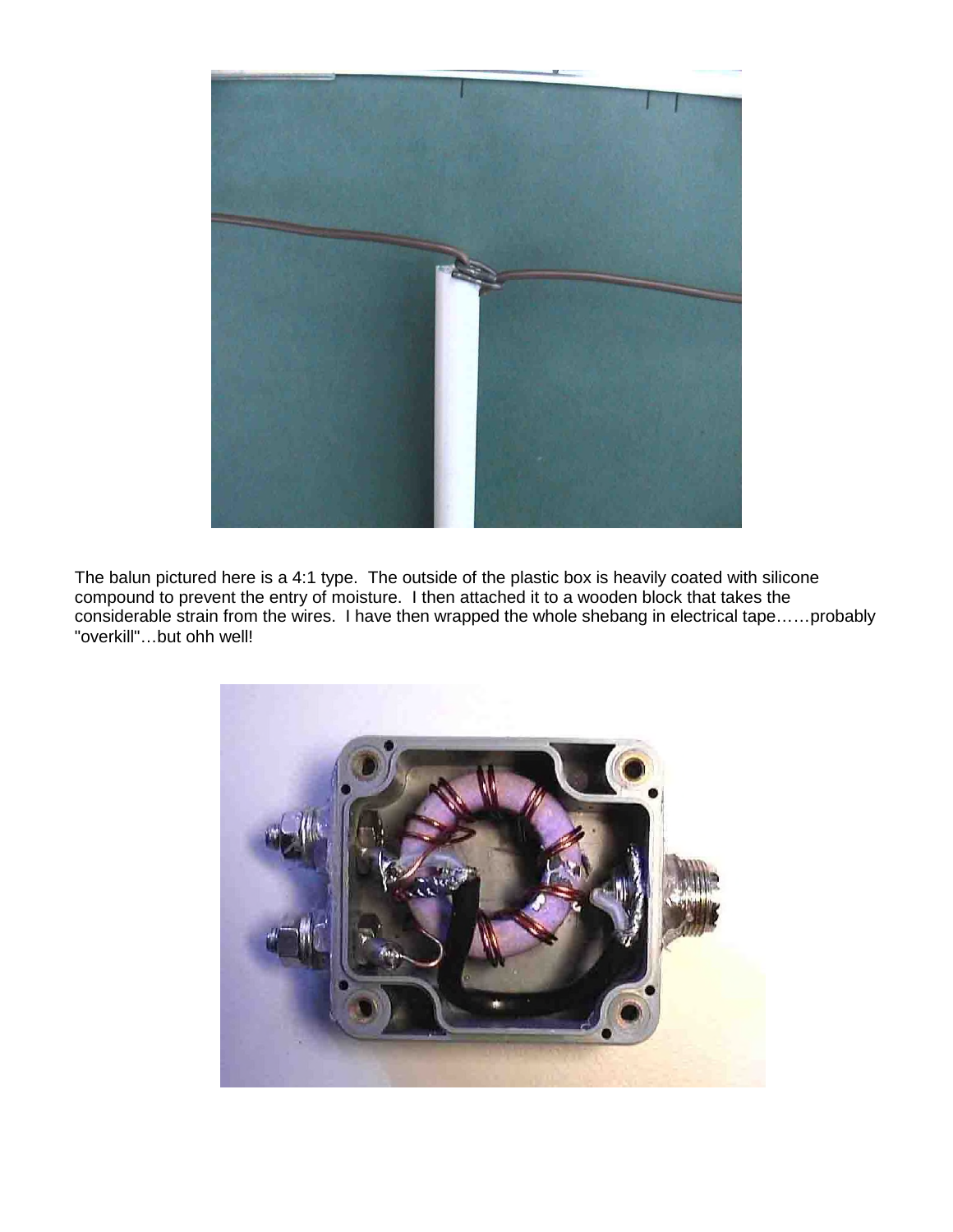

The terminating resistor is a little 1/2 watt 390 ohm inside an old 35mm film canister. Again, plenty of silicone is applied to keep out the moisture.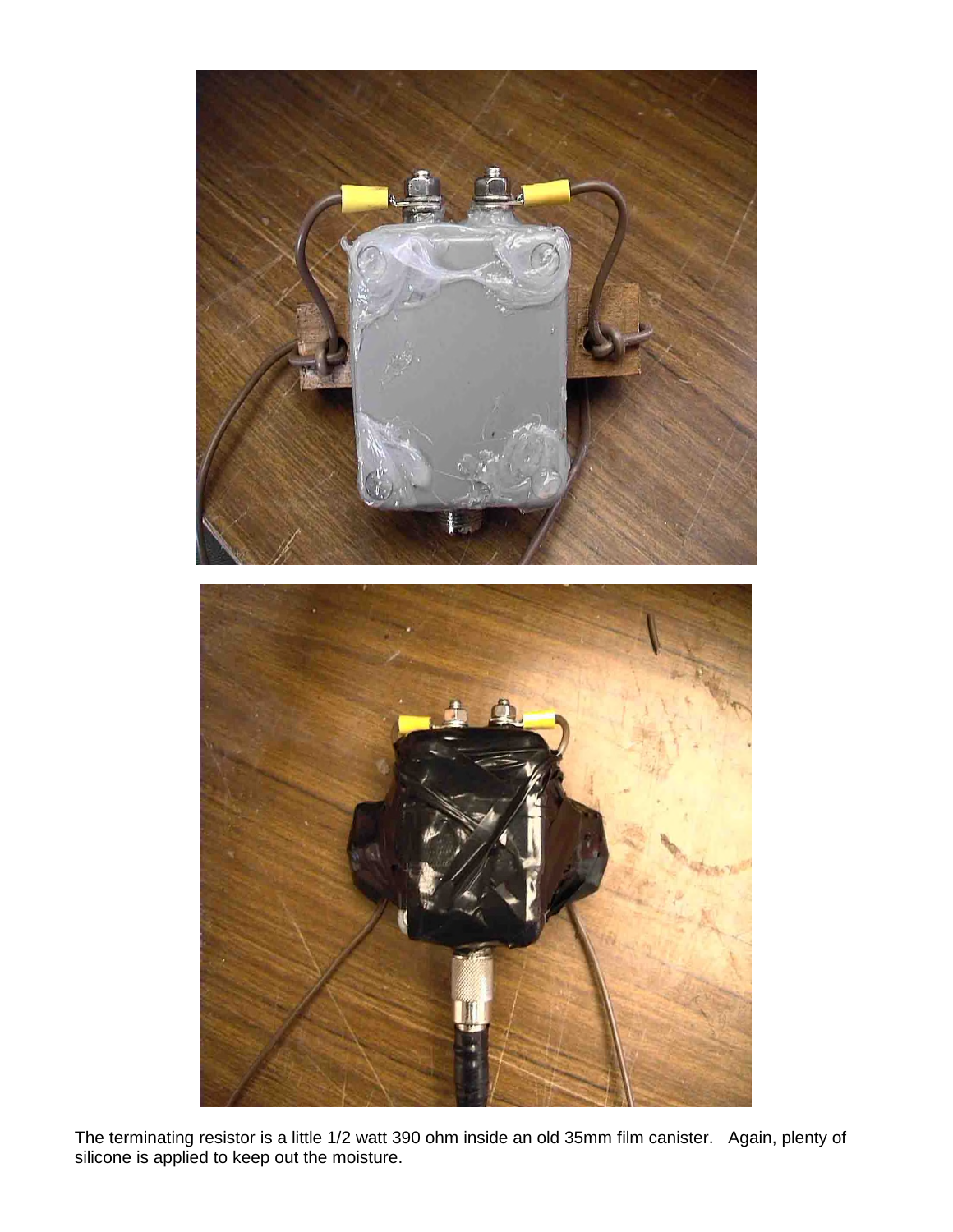

For my 60 mb T2FD, I felt that 3 spreaders on each side, plus the end spreaders were necessary to keep the wire separated and the antenna sturdy. In the photo below, the two legs of the antenna are laid out side by side.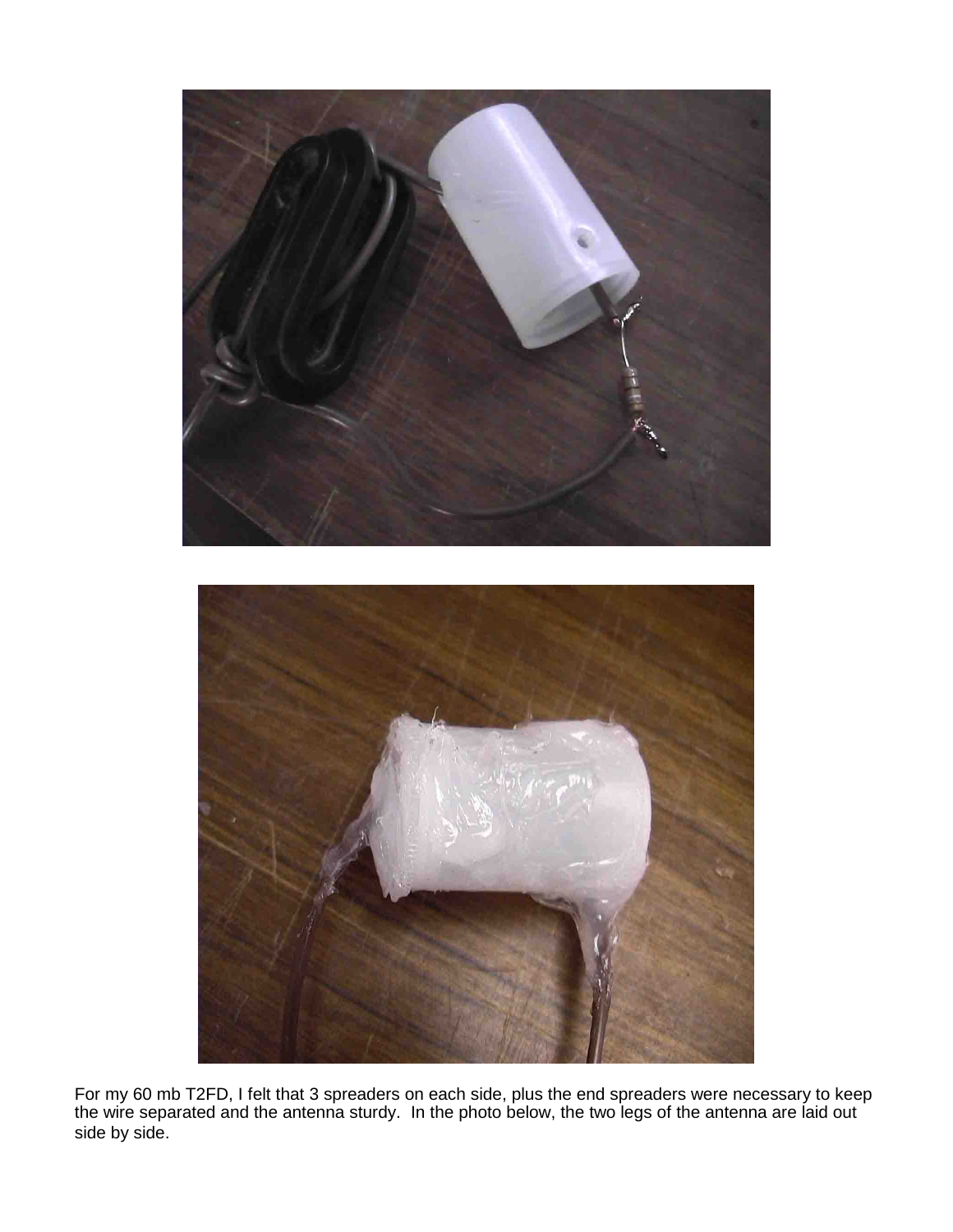

I also decided to provide two ties for each end spreader to the supports. The articles generally show only one tie-off to the support, but I feel this causes the antenna to spin around too much in high winds. You may be able to see two small holes, one at each end of the spreader, where cable is threaded through and tied to the supporting post (or tree).